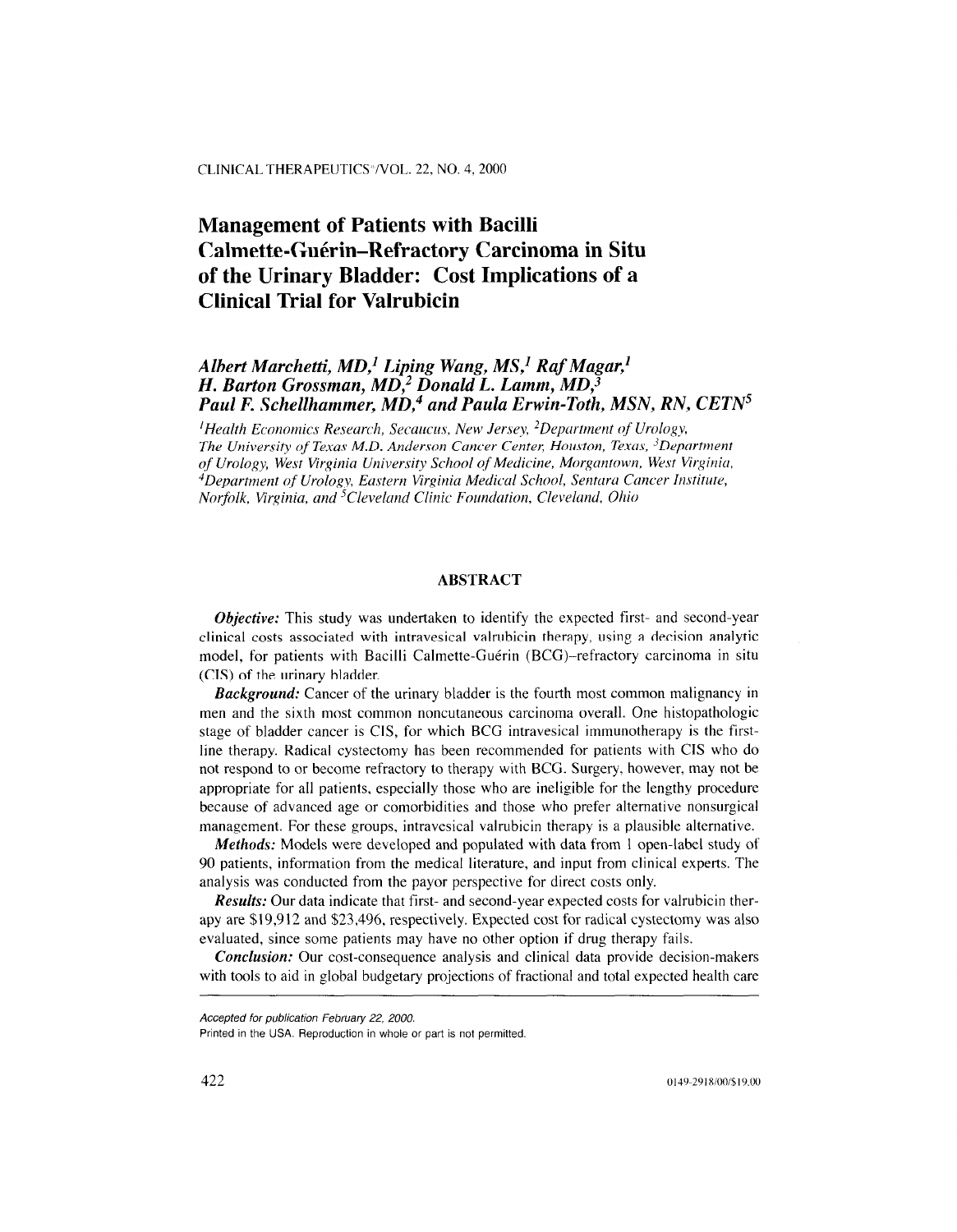costs associated with the management of BCG-refractory CIS of the urinary bladder.

Key words: radical cystectomy, valrubicin, intravesical therapy, carcinoma in situ, expected cost. (Clin Ther. 2000;22: 422438)

# INTRODUCTION

Carcinoma of the urinary bladder is the fourth most common cancer in men and the sixth most common noncutaneous malignancy among all Americans, accounting for 4% of all neoplasms and an estimated 12,100 deaths in 1999.' Bladder cancer exhibits a distinct male proclivity, with a male: female ratio of  $2.6:1<sup>1</sup>$  In addition to a possible hereditary predisposition,  $2-4$  advanced age is a pivotal nonmodifiable risk factor; indeed, bladder malignancies are considered diseases of the seventh decade.5 Risks of bladder cancer increase among persons with certain environmental and occupational exposures.2,4

Of the >50,000 cases of bladder cancer diagnosed annually in the United States,<sup>1,5,6</sup> ~75% are confined to the mucosa, submucosa, or lamina propria at presentation. $5$  According to the tumor-nodemetastasis staging system, $5$  superficial bladder malignancies include Ta (noninvasive papillary carcinoma), Tis (carcinoma in situ [CIS]), and  $T_1$  (invasion of the lamina propria).

Characterized morphologically as a flat tumor, CIS consists of malignant cells that do not extend into the bladder lumen or permeate the basement membrane into the lamina propria.<sup>7</sup> Consequently, it may be more difficult to detect than papillary carcinoma.<sup>8</sup> In  $\sim$ 20% of patients,<sup>5</sup> CIS presents as a diffuse multifocal disease involving the ureters, prostatic urethra, and prostatic ducts.

ClS is an aggressive malignancy with a potential for swift progression and invasion. Clinical studies have demonstrated that  $~40\%$  of patients diagnosed with CIS have invasive disease at 5 years and 60% at 10 years.5,9 Between I5 and 21 years after diagnosis, mortality is 4O%.5,9 The presence of or risk for invasive carcinoma occurs in up to 83% of papillary bladder tumors associated with  $CIS$ .<sup>10-12</sup>

Bacilli Calmette-Guérin (BCG) immunotherapy has been reported to be more effective than intravesical chemotherapy in the treatment of patients with superficial bladder cancer. $13,14$  The complete response rates after initial BCG treatment averaged 70% in 18 studies.<sup>15</sup> A second durable response to a repeat course of BCG occurred in 50% of patients who experienced a durable complete response to the first induction course.<sup>16-18</sup> However, patients in whom 2 courses of BCG failed had low rates of response to a third course and carried higher risks for the development of invasive or metastatic disease.<sup>16-18</sup>

When BCG fails to control disease and the risk of progression increases, surgery is appropriate. Radical cystectomy is an effective surgical intervention for patients with CIS who are refractory to BCG therapy. Five- and 10-year cancer-specific survival rates of  $\geq 90\%$  have been documented.<sup>19</sup> The overall operative mortality rate is  $\approx 2.5\%$ .<sup>19,20</sup> Long-term postoperative complications occurred in 30% of the patients in 1 retrospective clinical study. $20$ After cystectomy, conduit diversions that require the use of external collecting appliances are commonly performed. These surgical procedures are associated with considerable physical and psychologic considerable physical and psychologic traunia that necessitate counsering an training predominantly related to enteros-<br>tomal considerations.<sup>21</sup>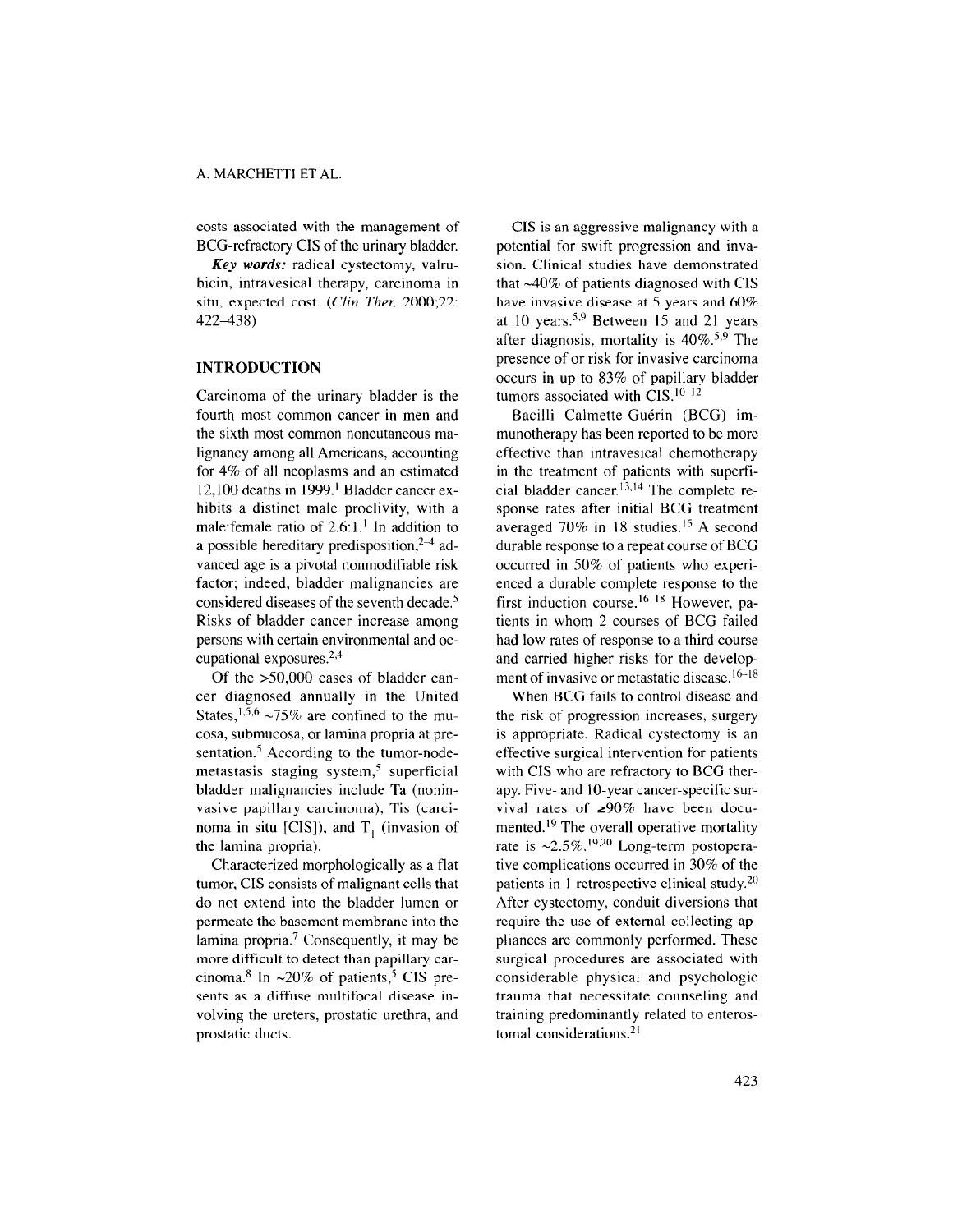Although surgery is safe and effective after BCG failure, it may not be appropriate for some patients. For instance, the surgical mortality rate is higher in elderly patients (3% to 6%) than in younger patients  $(1\%$  to  $3\%)$ .<sup>22</sup> In addition, elderly patients are prone to a number of chronic conditions (eg, cardiovascular or cerebrovascular diseases, clotting disorders, hypertension, arrhythmias, and concurrent malignancy) that may complicate or contraindicate radical cystectomy.<sup>23</sup>

With the advent of valrubicin, a viable alternative to radical cystectomy has emerged for patients who are poor surgical candidates or who prefer medical rather than surgical management. Valrubicin is a cytotoxic anthracycline derivative that is structurally related to doxorubicin and has a similar mechanism of action. It exhibits high tumor-cell penetration and low absorption across the bladder wall. $24$  In an open-label clinical trial, 90 patients with BCG-refractory CIS were treated with valrubicin at a dosage of 800 mg/wk for 6 weeks<sup>25</sup>; among patients who had undergone  $\geq 2$  courses of intravesical chemotherapy including  $\geq 1$  course of BCG therapy, disease-free response rates to valrubicin therapy were 44% at 3 months and  $21\%$  at 6 months.<sup>25</sup>

Valrubicin has been licensed as "intravesical therapy of BCG-refractory CIS of the urinary bladder in patients for whom immediate cystectomy would be associated with unacceptable morbidity or mortality."24 As with any newly licensed health care product, safety and efficacy are primary concerns, but they are not the only considerations that affect clinical decisions. The cost of care is also fac $t_{\text{tot}}$  is decision-making process. torca mo ine accision-making process To identify the expected first- and second-<br>year costs associated with intravesical valrubicin therapy for patients with BCGrefractory CIS of the urinary bladder, a cost-analysis was conducted from the payor perspective.

#### MATERIALS AND METHODS

#### Analytic Models

Based on the valrubicin clinical trial, $25$ which was supplemented with information from the medical literature and expert opinion, a model was developed to depict management pathways for patients with BCG-refractory CIS of the urinary bladder who received valrubicin treatment. The 5 expert clinicians who contributed to this effort have extensive knowledge of bladder cancer and broad experience in the clinical management of patients; they were independent of the study grantor. For these reasons, they were asked to guide the clinical assessment and development of the model. No conflict of interest was identified before their participation. Advice was obtained in several ways without any weighting of geographic region for each advisor.

Initially, advisors were informed of the nature of the research and asked if they were interested in contributing. Next, each took part in a preliminary discussion to identify issues of clinical and economic importance. A survey was then created and sent to the advisors to capture relevant data and information based on their initial concerns. Finally, any discrepancies among the responses were resolved by telephone conversation. A final review was offered to each advisor.

Through the process, a simulation model was developed to depict management pathways for patients whose BCG treatment failed. Such models provide an analytic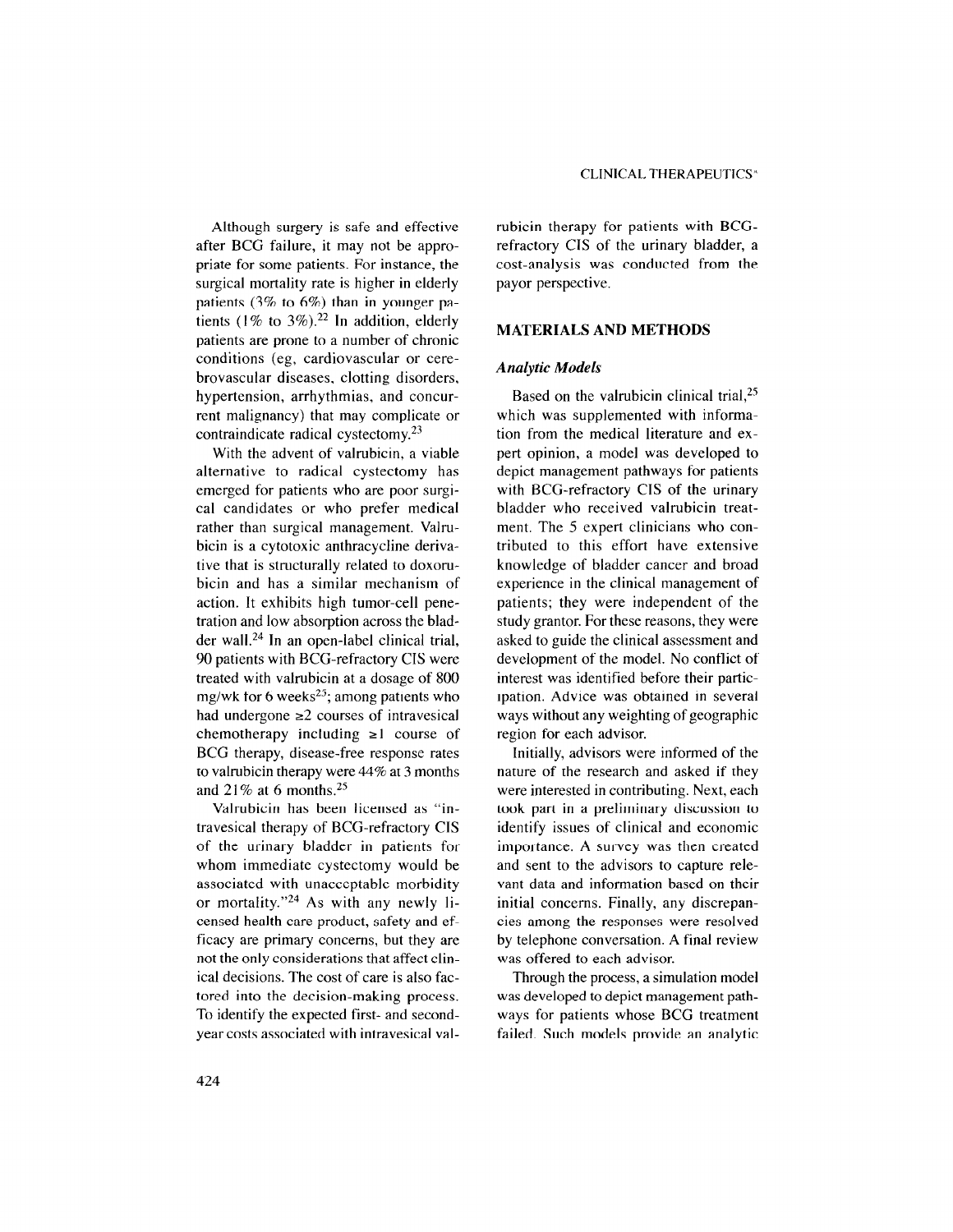framework from which to estimate clinical and economic consequences under uncertain conditions. Modeling and data analysis were facilitated with Microsoft Excel<sup>®</sup> 97 (Microsoft, Inc., Redmond, Washington) and Decision Analysis by TreeAge (DATA'") version 3.0.18 (TreeAge Software, Inc., Williamstown, Massachusetts).

After the models were constructed and reviewed by study advisors to assess face validity, economic and clinical data were collected and used to populate each treatment pathway. First, all medical and surgical resources dedicated to patient care were identified for each model branch, and then the resources were assigned a monetary value. These values included the cost of drugs and their administration, physician services, diagnostic and labora-

tory procedures, and hospitalization, plus the costs of management of adverse events and therapeutic complications. Clinical outcomes, such as disease-free survival, cancer recurrence, disease progression, mortality, adverse events, and complications, also were identified. The incidences of these clinical outcomes were used in the models as probabilities that weighted the costs associated with consumed resources to arrive at a total per-patient expected cost for patient management with valrubicin within the specific time frame. Figures I and 2 depict models for intravesical valrubicin therapy for a I- and 2 year period, respectively.

In the pivotal valrubicin clinical trial, 40 of 90 patients (44%) and 19 of 90 patients (21%) exhibited a disease-free re-



Figure 1. Simulation model for intravesical valrubicin therapy within a l-year period. The algorithm depicts all outcomes, probabilities, and interventions assessed in the model over I year.  $BCG =$  Bacilli Calmette-Guérin;  $CIS =$  carcinoma in situ; Ta = noninvasive papillary carcinoma.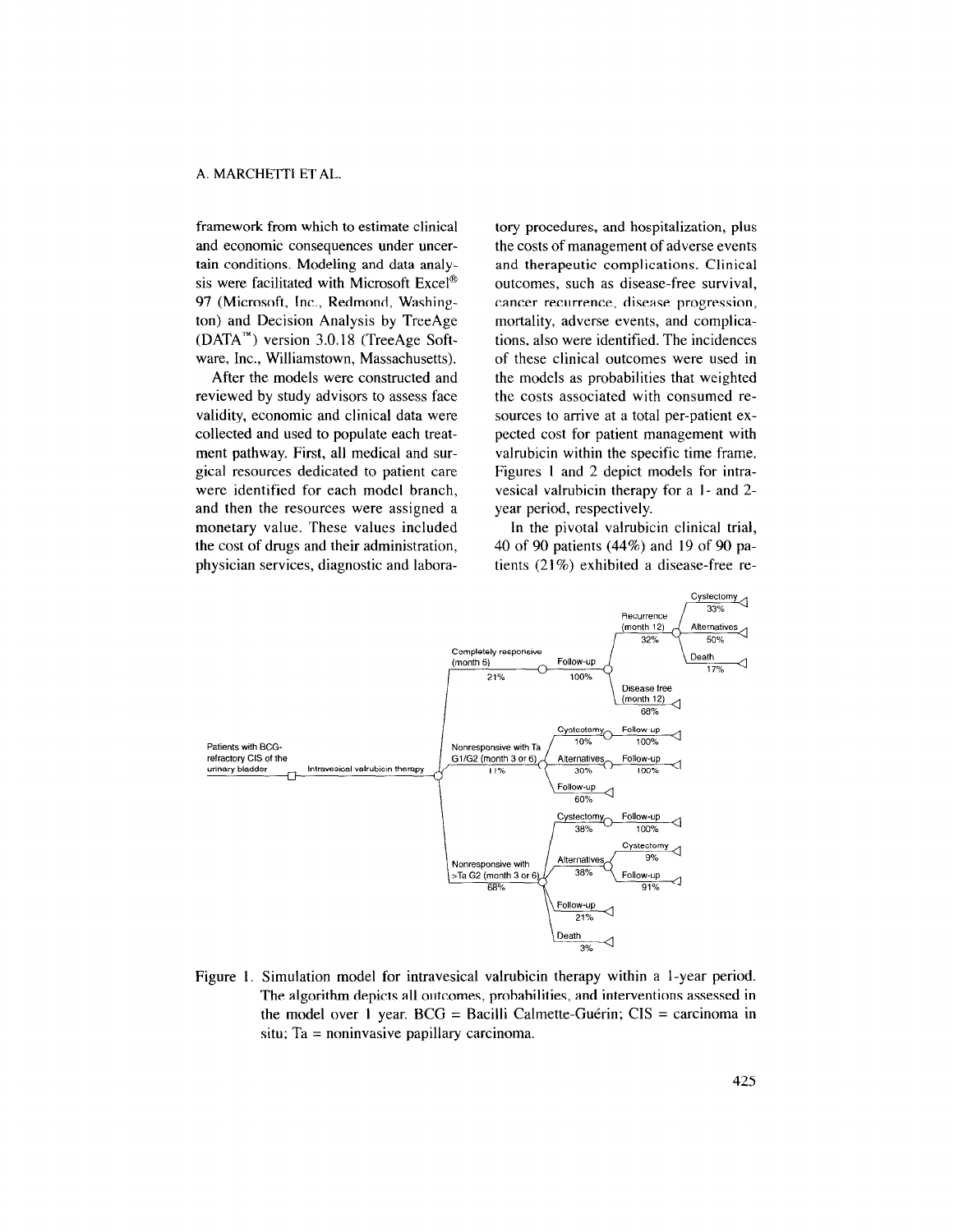

Figure 2. Simulation model for intravesical valrubicin therapy within a 2-year period. The algorithm depicts all outcomes, probabilities, and interventions assessed in the model over 2 years.  $BCG = Bacilli$  Calmette-Guérin;  $CIS =$  carcinoma in situ; Ta = noninvasive papillary carcinoma.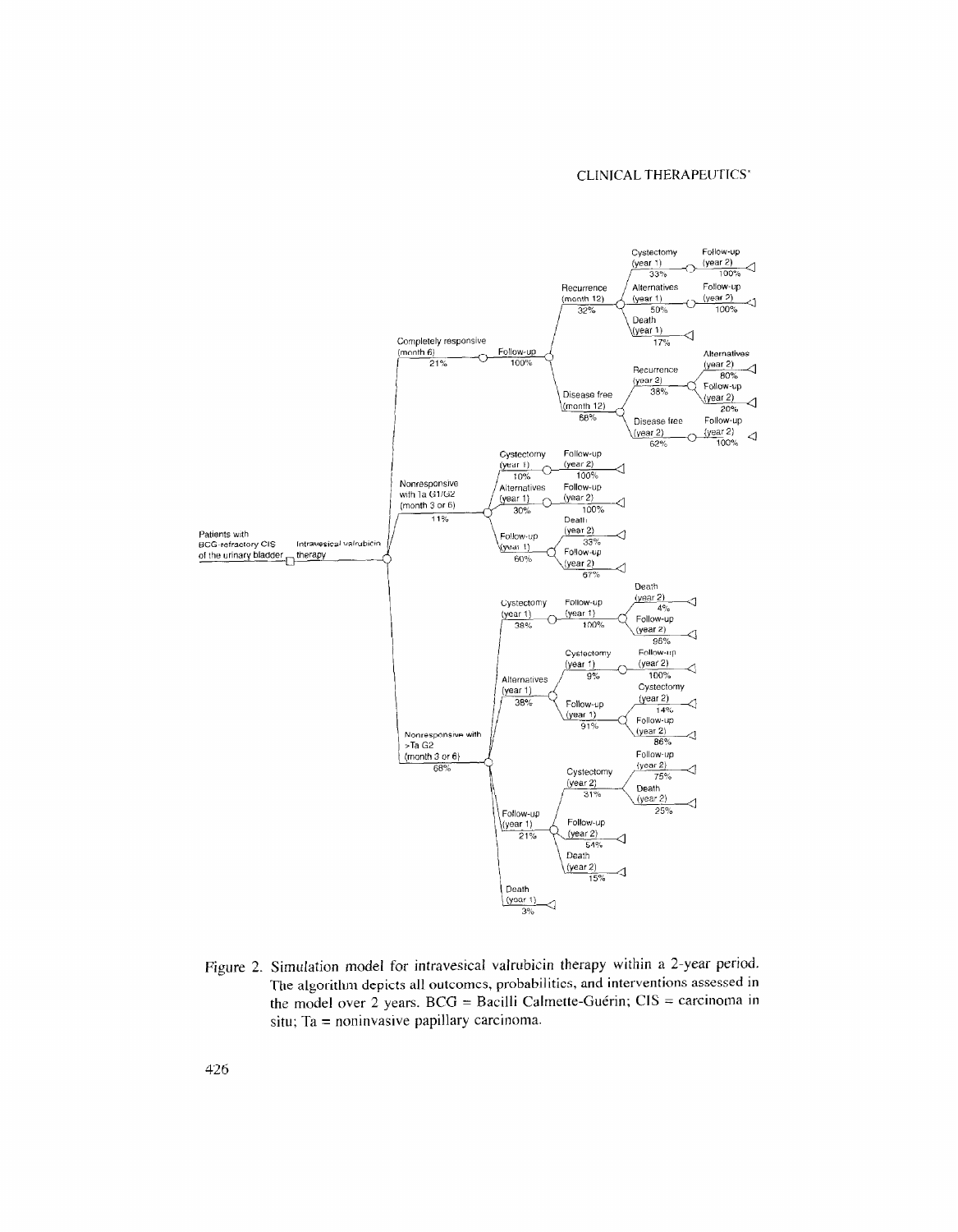

Figure 3. Simulation model for radical cystectomy within a 2-year period. The algorithm depicts outcomes and probabilities associated with cystectomy for 1 and 2 years of follow-up.  $BCG =$  Bacilli Calmette-Guérin;  $CIS =$  carcinoma in situ.

sponse at 3 and 6 months, respectively, after initial instillation; IO patients (11%) were nonresponsive with low-grade papillary tumors only (Ta  $GI/G2$ ); and 61 patients (68%) were nonresponsive with >Ta G2 disease.<sup>25</sup> (These numbers are not additive, since some patients were referenced more than once during the course of treatment.) Radical cystectomy or alternative intravesical therapies were provided to some nonresponders and some responders with recurrence. Other patients were assessed at 3-month intervals until subsequent treatments were needed or death occurred. For instance, among 10 nonresponders with Ta Gl/G2 malignancies, I patient (10%) underwent radical cystectomy in the first year, 3 patients (30%) were treated with alternative intravesical therapies, and 6 patients (60%) had follow-up only.<sup>26</sup>

For all patients treated with valrubicin, costs were assumed to be incurred with pretreatment assessment and management, drug acquisition and intravesical administration, primary disease assessment at month 3, follow-up assessments, management of adverse events, and treatment after valrubicin failure, which included alternative intravesical therapies and radical cystectomy. At the end of 2 years, 63 of 82 patients (77%) whose valrubicin therapy failed had received some form of additional therapy. $26$ 

For patients undergoing surgery, a similar approach was used to estimate perpatient expected costs (Figure 3 illustrates the related 2-year simulation model). A 2.5% perioperative mortality was assumed based on previously published data.20 Likewise, late surgical complications were assumed based on published rates of occurrence. Moreover, in the model, follow-up assessments for surgery survivors continued for 2 years. Resources consumed before, during, and after surgery along with their costs were identified, including management of late complications and urostomal care.

#### Data Extraction

At the commencement of the study, a literature search was conducted through EMBASE, MEDLINE<sup>®</sup>, and DIALOG<sup>™</sup> to retrieve information on the treatment of patients with BCG-refractory CIS of the urinary bladder. Then, the 5-member expert advisory panel (4 urologists and 1 enterostomal nurse) was surveyed to identify components of oncologic care and the resources used during patient management. Safety and efficacy data for valrubicin were obtained from a pivotal openlabel clinical study of 90 patients.<sup>25</sup> racci cinical staaj of 20 patients.  $\sum_{i=1}^{n}$  value based on follow-up for  $\sum_{i=1}^{n}$ ing valrubicin were based on follow-up<br>data collected in the first 2 years of the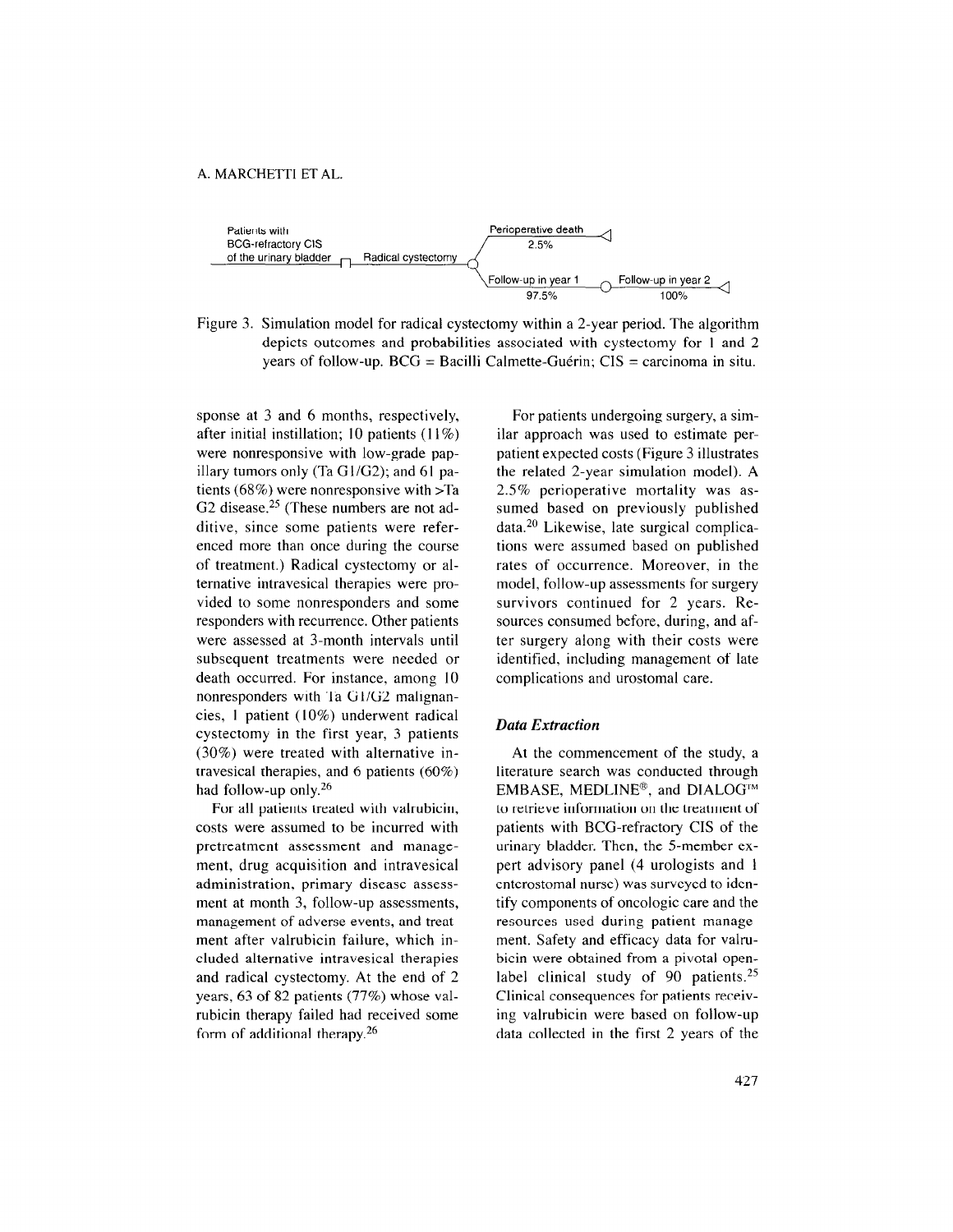clinical study. 26 Clinical consequences of radical cystectomy were based on information from the medical literature as well as the opinion of the advisors.

Cost data were extracted from various sources.<sup>27-30</sup> The drug-acquisition costs of valrubicin and other drugs, including alternative intravesical antineoplastic agents and drugs administered in the management of adverse events or complications, were based on average wholesale prices listed in the 1998 Drug Topics<sup>®</sup> Red Book $8.30$ 

Current procedural terminology  $codes<sup>31</sup>$ were identified for each diagnostic and therapeutic procedure. Based on these codes, costs related to consumed resources were culled from Medicare reimbursement data, including the 1998 National Physician Fee Schedule<sup>27</sup> and the 1998 Clinical Diagnostic Laboratory Fee Schedule.<sup>28</sup> National average values were used consistently throughout the analysis.

Diagnostic-related group codes<sup>32</sup> also were identified for inpatient surgical procedures, such as radical cystectomy, and for management options of late surgical complications. Costs of hospitalization were assessed using the 1998 Prospective Payment System<sup>29</sup> for Medicare reimbursement. National average values for hospitals in large urban areas were used consistently throughout the assessment. The cost of urostomy supplies was determined from information provided by the expert panel.

#### RESULTS

#### Cost of Valrubicin Therapy

Table I displays the clinical components of routine medical care related to valrubicin therapy and their related resource costs, based on the previously expressed assumptions and model designs. The drugacquisition cost, which was \$9360 for 6 weekly instillations, contributed most substantially to the total financial outlay for valrubicin therapy. In addition, intravesical administration during the treatment course (\$506) and pretreatment assessment (\$760), which included the costs of physical examination, cystoscopy with biopsy, transurethral resection (TUR), and other diagnostic and laboratory procedures, contributed to the overall cost of care. Additional expenses incurred were \$292 for the first posttreatment assessment performed at month 3 and \$277 for each additional 3-month follow-up assessment, which consisted of a physical examination, cystoscopy with biopsy, urine cytology, and urinalysis.

The expected cost of managing adverse events (eg, urinary frequency, 61% incidence; dysuria, 56%; and urinary urgency,  $57\%)^{24}$  associated with valrubicin was \$149 (Table II). The major factor contributing to this cost was a physician fee for physical examination. Because drug-related systemic adverse events were infrequent (incidence  $\langle 1\% \rangle$ , mild, and self limited,<sup>24</sup> they were not assessed in the current study.

In addition to routine medical costs directly associated with valrubicin, other expenses were incurred with the pharmacologic or surgical management of patients with nonresponsive or recurrent disease. In the valrubicin clinical trial,  $29$  patients $-3$ complete responders with recurrence, 3 nonresponders with Ta G1/G2 disease, and 23 nonresponders with Ta G2 carcinomasreceived alternative drug therapies in the first year after initial valrubicin therapy.<sup>26</sup> In the second year, 4 more complete responders received alternative drug therapies for disease recurrence. $26$  Several intravesical agents, including BCG, mitomycin, inter-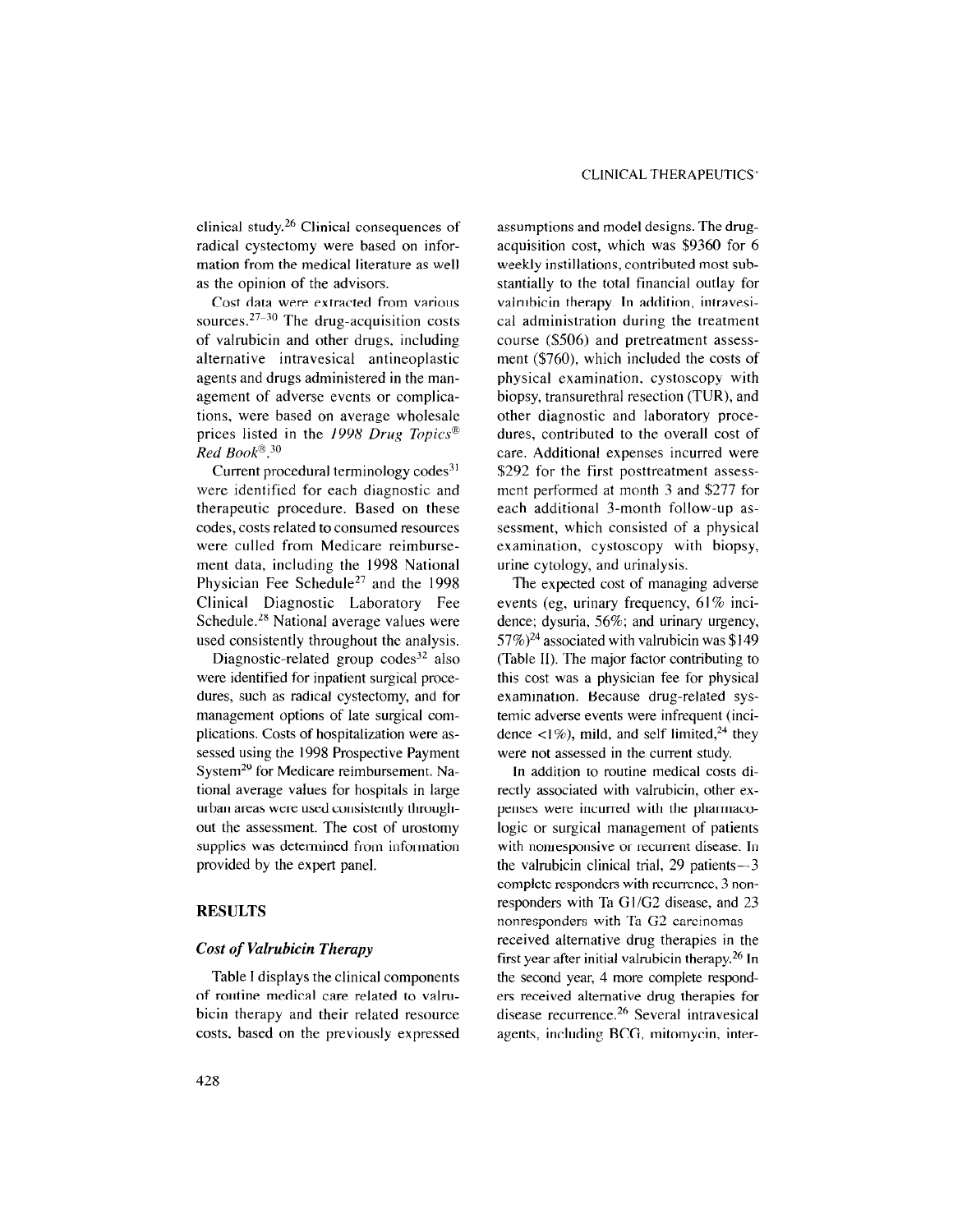| Clinical Component (frequency)           | $Cost($ \$)    |  |
|------------------------------------------|----------------|--|
| Pretreatment assessment                  | 760            |  |
| Physical examination (1)                 | $94*$          |  |
| Urine cytology $(1)$                     | $36^*$         |  |
| Cystoscopy with biopsy (1)               | $176*$         |  |
| Transurethral resection (1)              | $345*$         |  |
| Intravenous pyelography, upper tract (1) | $88*$          |  |
| Complete blood count (1)                 | $15^{\dagger}$ |  |
| Urinalysis (1)                           | $6\dagger$     |  |
| During treatment                         | 9866           |  |
| Drug acquisition (6)                     | 9360‡          |  |
| Intravesical administration (6)          | $506*$         |  |
| Primary disease assessment at month 3    | 292            |  |
| Physical examination (1)                 | $59*$          |  |
| Cystoscopy with biopsy (1)               | $176*$         |  |
| Urine cytology $(1)$                     | $36*$          |  |
| Complete blood count (1)                 | $15^{\dagger}$ |  |
| Urinalysis $(1)$                         | $6\dagger$     |  |
| Follow-up assessment every 3 months      | 277            |  |
| Physical examination (1)                 | $59*$          |  |
| Cystoscopy with biopsy (1)               | $176*$         |  |
| Urine cytology (1)                       | $36*$          |  |
| Urinalysis (1)                           | $6\dagger$     |  |
| Cost of dying                            | 3000           |  |

Table I. Per-patient cost of routine medical care related to intravesical valrubicin therapy.

 $*$ Data based on 1998 Medicare National Physician Fee Schedule.<sup>27</sup>

<sup>†</sup>Data based on 1998 Medicare Clinical Diagnostic Laboratory Fee Schedule.<sup>28</sup>

 $*$ Data from 1998 Drug Topics<sup>®</sup> Red Book<sup>® 30</sup>

these patients. Drug-acquisition and admin- In the second year, 7 more patients unistration costs were identified for each agent, derwent surgery. For all these patients, then weighted by frequency of use to obtain the cost of radical cystectomy contributed the expected cost per patient, which was to the total cost of care with valrubicin \$5374 (Table III).<sup>33,34</sup> and was included in the analysis.

#### Cost of Radical Cystectomy

Radical cystectomy was performed on  $28 \times 10^{10}$  patients (31%) in which values (31%) in which values (31%) in the state of  $\frac{1}{2}$  $\frac{1}{\sqrt{2}}$ therapy failed in the first year. Twenty-<br>three of these patients were nonrespond-

feron, and thiotepa, were administered to ers with >Ta G2 disease at month 3 or 6.

Expenditures for the management of patients who underwent radical cystectomy are presented in Table IV. Costs related to hospitalization and physician fees (2 urologists and 1 anesthesiologist) con- $\frac{1}{\sqrt{2}}$  stringers and the total experimental expenses of the total expenses of the total experimental expenses of the total experimental expenses of  $\frac{1}{\sqrt{2}}$  $\frac{1}{2}$  routing  $\frac{1}{2}$  of  $\frac{1}{2}$  means  $\frac{1}{2}$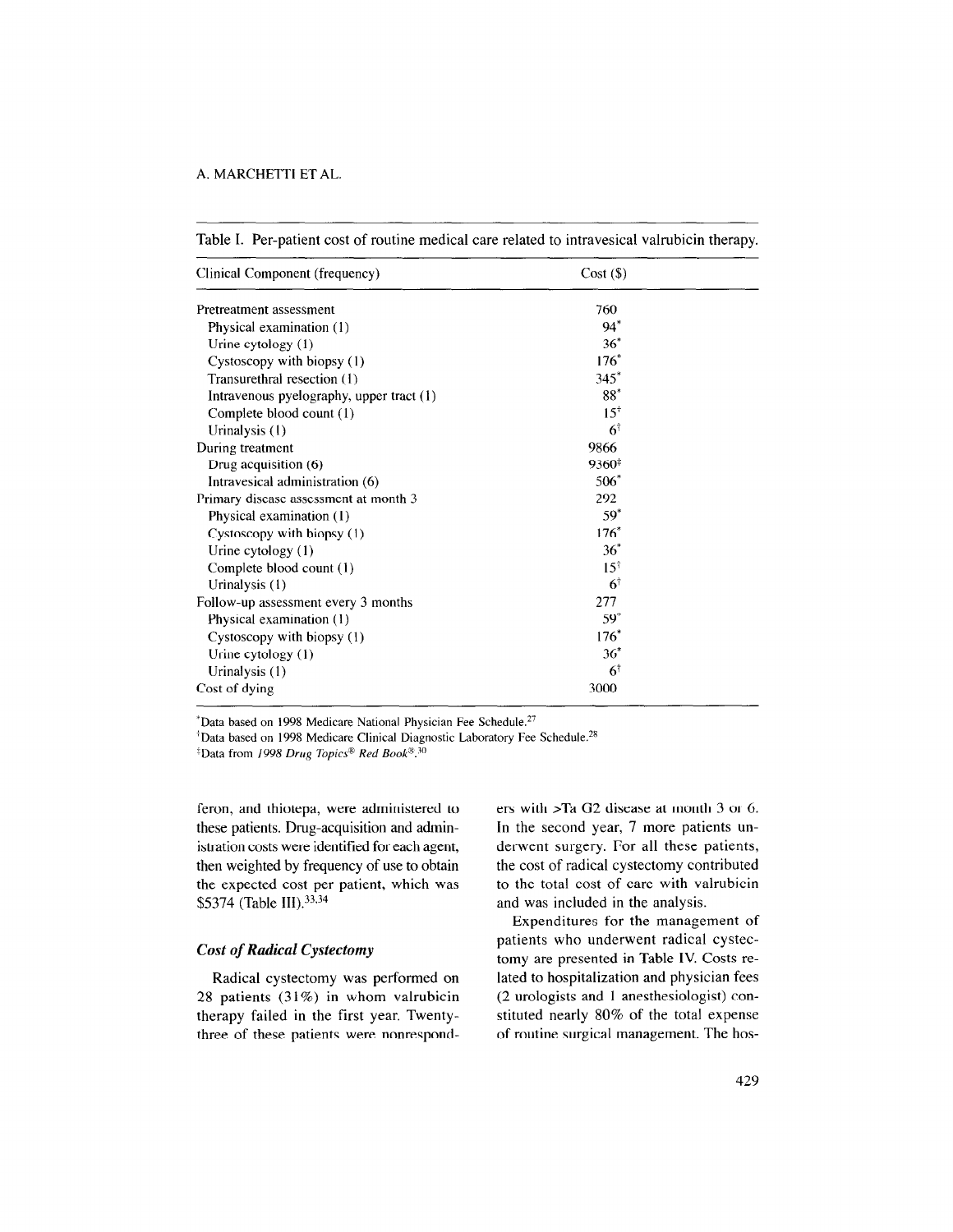| Local Bladder Symptom<br>(% incidence) $^{24}$ | Clinical Component<br>(frequency)                  | Cost(S)        |
|------------------------------------------------|----------------------------------------------------|----------------|
|                                                |                                                    |                |
| Urinary frequency (61)                         | Physical examination (1)                           | $39*$          |
|                                                | Tolterodine (QD, 5 days)                           | $12^+$         |
|                                                | Expected subtotal cost                             | 32             |
| Dysuria (56)                                   | Physical examination (1)                           | $39*$          |
|                                                | Oxybutynin (QD, 5 days)                            | $6^{\dagger}$  |
|                                                | Expected subtotal cost                             | 25             |
| Urinary urgency (57)                           | Physical examination (1)                           | $39*$          |
|                                                | Tolterodine (QD, 5 days)                           | $12^{\dagger}$ |
|                                                | Expected subtotal cost                             | 30             |
| Bladder spasm (31)                             | Physical examination (1)                           | $39*$          |
|                                                | Hyoscyamine sulfate (QD, 5 days)                   | $4^{\dagger}$  |
|                                                | Expected subtotal cost                             | 13             |
| Hematuria (29)                                 | Physical examination (1)                           | $39*$          |
|                                                | Expected subtotal cost                             | 12             |
| Bladder pain (28)                              | Physical examination (1)                           | $39*$          |
|                                                | Hyoscyamine sulfate (QD, 5 days)                   | $4^{\dagger}$  |
|                                                | Expected subtotal cost                             | 12             |
| Urinary incontinence (22)                      | Physical examination (1)                           | $39*$          |
|                                                | Tolterodine (QD, 5 days)                           | $12^{+}$       |
|                                                | Expected subtotal cost                             | $\mathbf{11}$  |
| Cystitis (15)                                  | Physical examination (1)                           | $39*$          |
|                                                | Kanamycin sulfate (1 day)                          | $3^{\dagger}$  |
|                                                | Expected subtotal cost                             | 7              |
| Nocturia (7)                                   | Physical examination (1)                           | $39*$          |
|                                                | Tolterodine (QD, 5 days)                           | $12^{\dagger}$ |
|                                                | Expected subtotal cost                             | 3              |
| Local burning (5)                              | Physical examination (1)                           | $39*$          |
|                                                | Expected subtotal cost                             | 2              |
| Urethral pain (3)                              | Physical examination (1)                           | $39*$          |
|                                                | Expected subtotal cost                             | ı              |
|                                                |                                                    | $39*$          |
| Pelvic pain (1)                                | Physical examination (1)<br>Expected subtotal cost | 0.5            |
|                                                |                                                    |                |
| Total expected cost of the management          |                                                    |                |
| of adverse events                              |                                                    | 149            |

Table II. Expected per-patient cost of the management of adverse events associated with valrubicin therapy.

'Data based on 1998 Medicare National Physician Fee Schedule.<br>Data based on 1998 Medicare National Physician Fee Schedule. Data based on 1998 Medicare National P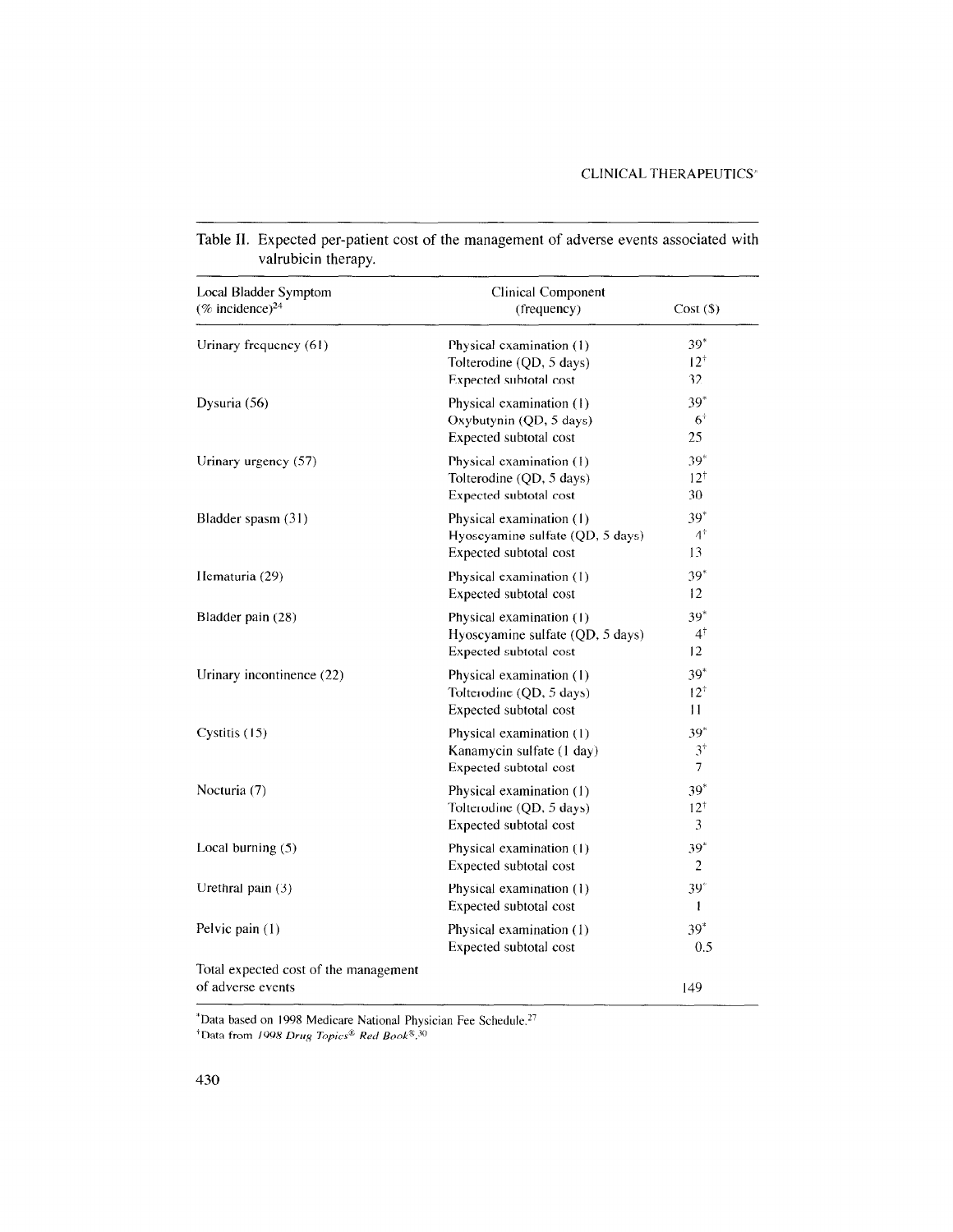| Intravesical<br>Agent                     | Regimen (wk)<br>(dosage/length of<br>treatment) | Drug<br>Acquisition<br>Cost $({\$})^{30}$ | Intravesical<br>Administration<br>$Cost (3)^{27}$ | Total<br>$Cost($ \$) | Incidence<br>$(\%)^{26}$ |
|-------------------------------------------|-------------------------------------------------|-------------------------------------------|---------------------------------------------------|----------------------|--------------------------|
| Bacilli Calmette-Guérin                   | $120 \text{ mg}/6^{33}$                         | 1021                                      | 506                                               | 1527                 | 52.5                     |
| Mitomycin                                 | 40 mg/ $8^{33}$                                 | 7321                                      | 674                                               | 7995                 | 27.5                     |
| Interferon                                | 100 MU/1234                                     | 13,565                                    | 1011                                              | 14,576               | 15.0                     |
| Thiotepa                                  | 60 mg/ $6^{33}$                                 | 3248                                      | 506                                               | 3754                 | 5.0                      |
| Expected cost of<br>alternative therapies |                                                 |                                           |                                                   | 5374                 |                          |

Table III. Expected per-patient cost of alternative intravesical therapies after valrubicin failure.

 $MU =$  million units.

pitalization cost was \$11,686 based on Medicare payment data.29 Fees for urology services were \$2736 for continent urinary diversion and \$2092 for incontinent urinary diversion. Weighted by the frequency of selection of these 2 types of urinary diversion (40% continent, 60% incontinent according to the expert panel), the average urology cost was \$4700.

A preoperative expense of \$1768 (Table IV) was incurred predominantly (63%) through the use of TUR and pelvic/abdominal computed tomography. Other routine costs resulted from laboratory testing and 2 preoperative physical examinations, assuming no other assessments were required to investigate comorbidities.

The total annual postoperative cost not including urostomy supplies was \$1890 (Table 1V). This included a physical examination and enterostomal assessment every 3 months postoperatively for patients in our model. In addition, diagnostic and laboratory tests were ordered twice yearly.

Urostomy supplies for patients with incontinent diversion cost \$1026 annually, assuming two I-piece pouches were used every week. Because 60% of the patients underwent incontinent diversion, the expected cost of urostomy supplies was \$6 15 per patient per year. Considering the increasing national rate of continent diversions, the expected cost would decrease proportionally.

The total expected cost of managing late postsurgical complications was \$1048 (Table V). As before, total expected cost was calculated by multiplying resource cost by incidence of occurrence. Average incidence rates of late postsurgical complications were computed using data from 6 published clinical studies.  $20,35-39$ Only complications with a  $>1\%$  average incidence rate were assessed. Management of these complications involved physical examination as well as laboratory and diagnostic testing. Medications were prescribed in some cases. Surgical procedures were anticipated for small bowel obstruction, ureteral obstruction, stomal stenosis, and incisional/parastomal hernia. Based on resource consumption before, during, and after surgery, the total expected cost of radical cystectomy was  $\alpha$  because to be a 222,288 and  $\alpha$   $\alpha$   $\beta$  $\frac{1}{2}$  and  $\frac{1}{2}$  and  $\frac{1}{2}$  and  $\frac{1}{2}$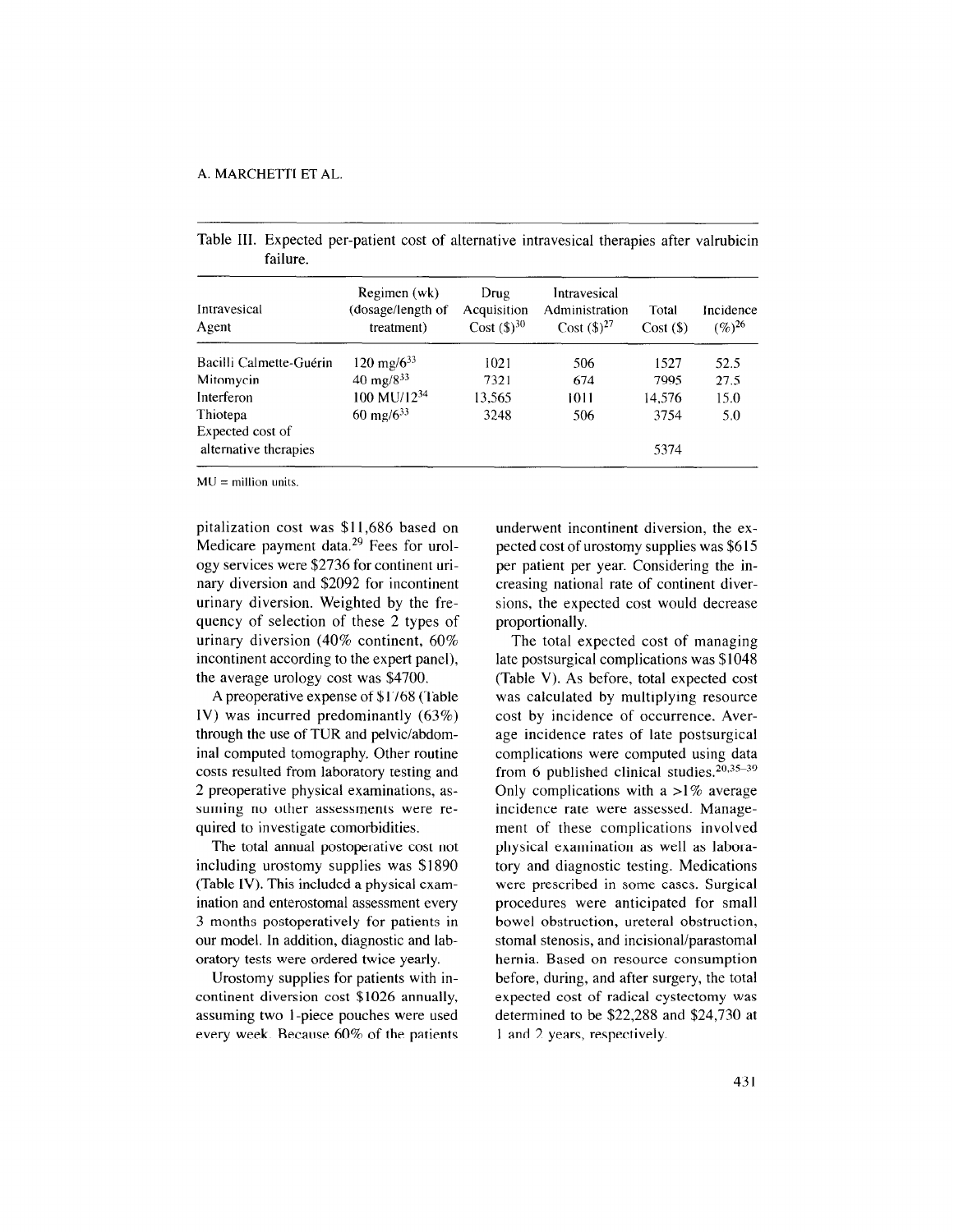| Clinical Component (frequency)                 | $Cost($ \$)      |
|------------------------------------------------|------------------|
| Preoperative assessment                        | 1768             |
| Physical examination (2)                       | $187*$           |
| Enterostomal consultation (2)                  | $110^{+}$        |
| Urine cytology (1)                             | $36^*$           |
| Cystoscopy with biopsy (1)                     | $176^*$          |
| Transurethral resection (1)                    | $345*$           |
| Computed tomography pelvis (1)                 | 379*             |
| Computed tomography abdomen (1)                | 389*             |
| Urinalysis (1)                                 | 6‡               |
| Laxative for bowel preparation                 | 15 <sup>§</sup>  |
| Complete blood count (1)                       | $15^{\ddagger}$  |
| Sequential multiple analysis-12 (1)            | 110 <sup>‡</sup> |
| Intraoperative management                      | 17,058           |
| Hospitalization                                | 11,686           |
| Urologist surgical services (2)                | 4700*            |
| Anesthesiologist surgical services (1)         | $672*$           |
| Postoperative assessment within 1 year         | 1890             |
| Physical examination (4)                       | 238*             |
| Enterostomal consultation (4)                  | $110^{+}$        |
| Urine cytology (4)                             | $146*$           |
| Computed tomography pelvis (2)                 | $757*$           |
| Intravenous pyelography (2)                    | $177*$           |
| Chest roentgenogram (2)                        | $156*$           |
| Vitamin $B_{12}$ level (2)                     | $56^*$           |
| Complete blood count (2)                       | 29‡              |
| Sequential multiple analysis-12 (2)            | $221^{\ddagger}$ |
| Urostomy supplies                              | 615              |
| Average annual cost of pouches for incontinent |                  |
| diversion (2 weekly)                           | $1026^{+}$       |
| Estimated incidence (%)                        | 60               |
| Total                                          | 21,331           |

Table IV. Per-patient cost of routine medical care related to radical cystectomy.

\*Data based on 1998 Medicare National Physician Fee Schedule."  $*$ Data based on 1998 Medicare National Physician Fee Schedule.<sup>27</sup>

<sup>†</sup>Data based on expert estimates (November 1998).

 $\frac{1}{2}$ Data bosad on 1008 Madisons Clinical Discr

 $\text{Data from 1998}$  Deve Tapics Pad Root  $\mathbb{R}$  30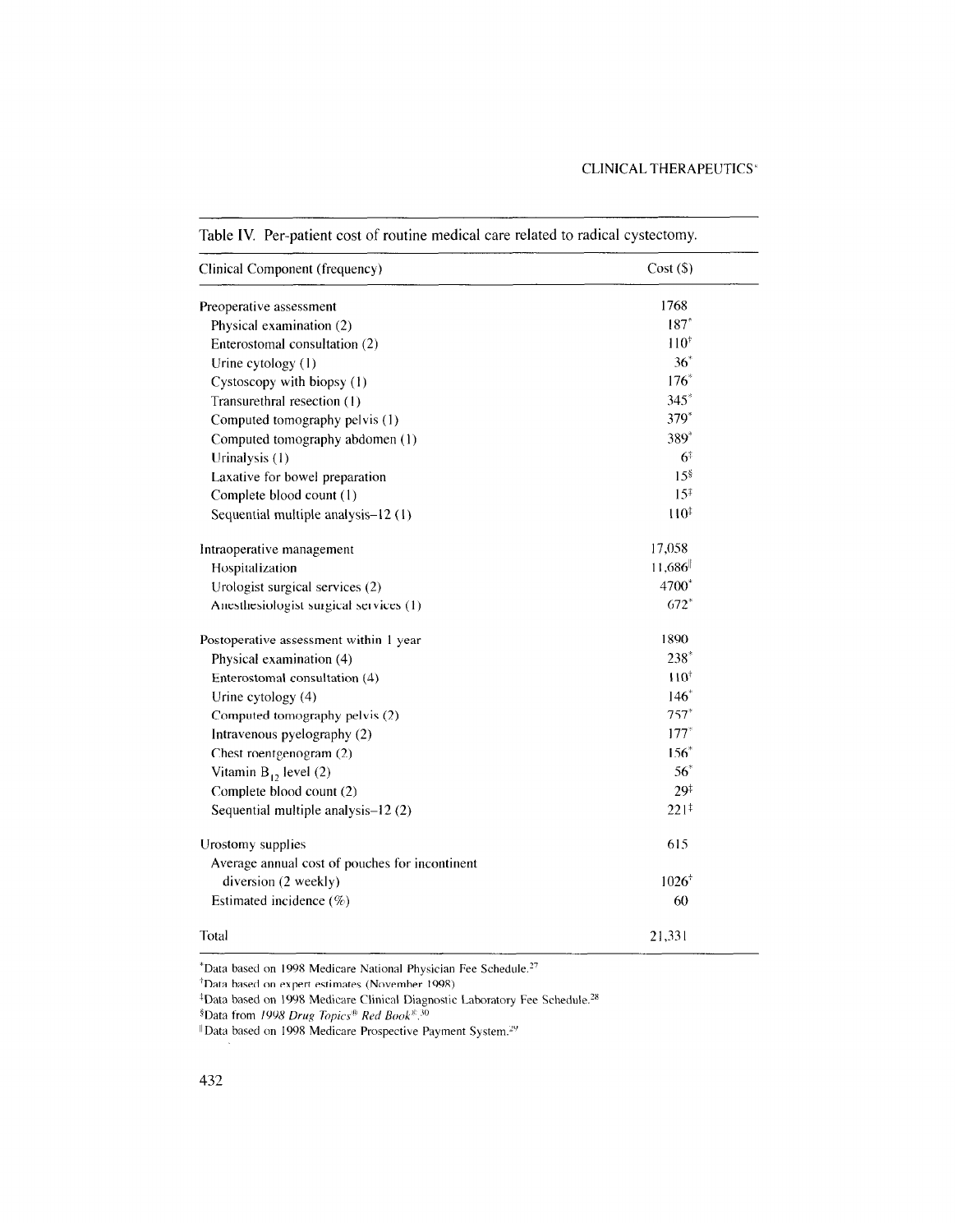| Major Late Complication<br>(% incidence) <sup>20,35-39</sup> | <b>Clinical Component</b><br>(frequency) | $Cost($ \$)            |
|--------------------------------------------------------------|------------------------------------------|------------------------|
|                                                              |                                          | $59*$                  |
| Small bowel obstruction (7.6)                                | Physical examination (1)                 |                        |
|                                                              | Abdominal x-ray (1)                      | $45^*$                 |
|                                                              | Complete blood count (1)                 | $15^{\dagger}$<br>Q†   |
|                                                              | Serum sodium (1)                         | 9Ť                     |
|                                                              | Serum chloride (1)                       | $\mathbf{Q}^{\dagger}$ |
|                                                              | Serum potassium (1)                      |                        |
|                                                              | Bicarbonate (1)                          | 9t                     |
|                                                              | Serum creatinine (1)                     | $10^{\dagger}$         |
|                                                              | Surgery (1)                              | 5201#                  |
|                                                              | Subtotal of procedure cost               | 5364                   |
|                                                              | Expected subtotal cost                   | 405                    |
| Ureteral obstruction/                                        |                                          |                        |
| stenosis/stricture (6.2)                                     | Physical examination (1)                 | $59*$                  |
|                                                              | Intravenous pyelography (1)              | $88*$                  |
|                                                              | Abdominal ultrasonography (1)            | $116*$                 |
|                                                              | Complete blood count (1)                 | $15^{\dagger}$         |
|                                                              | Urinalysis (1)                           | $6^{\dagger}$          |
|                                                              | Serum creatinine (1)                     | $10^{\dagger}$         |
|                                                              | Surgery (1)                              | 5229#                  |
|                                                              | Subtotal of procedure cost               | 5523                   |
|                                                              | Expected subtotal cost                   | 344                    |
| Incisional/parastomal hernia (4.1)                           | Physical examination (1)                 | $59*$                  |
|                                                              | Surgery (1)                              | 3209#                  |
|                                                              | Subtotal of procedure cost               | 3268                   |
|                                                              |                                          | 134                    |
|                                                              | Expected subtotal cost                   |                        |
| Stomal stenosis (4.1)                                        | Physical examination (1)                 | 59*                    |
|                                                              | Complete blood count (1)                 | $15^{\dagger}$         |
|                                                              | Computed tomography abdomen (1)          | 389*                   |
|                                                              | Surgery (1)                              | 2804#                  |
|                                                              | Subtotal of procedure cost               | 3267                   |
|                                                              | Expected subtotal cost                   | 134                    |

Table V. Expected per-patient cost of the management of late complications after radical cystectomy.

continued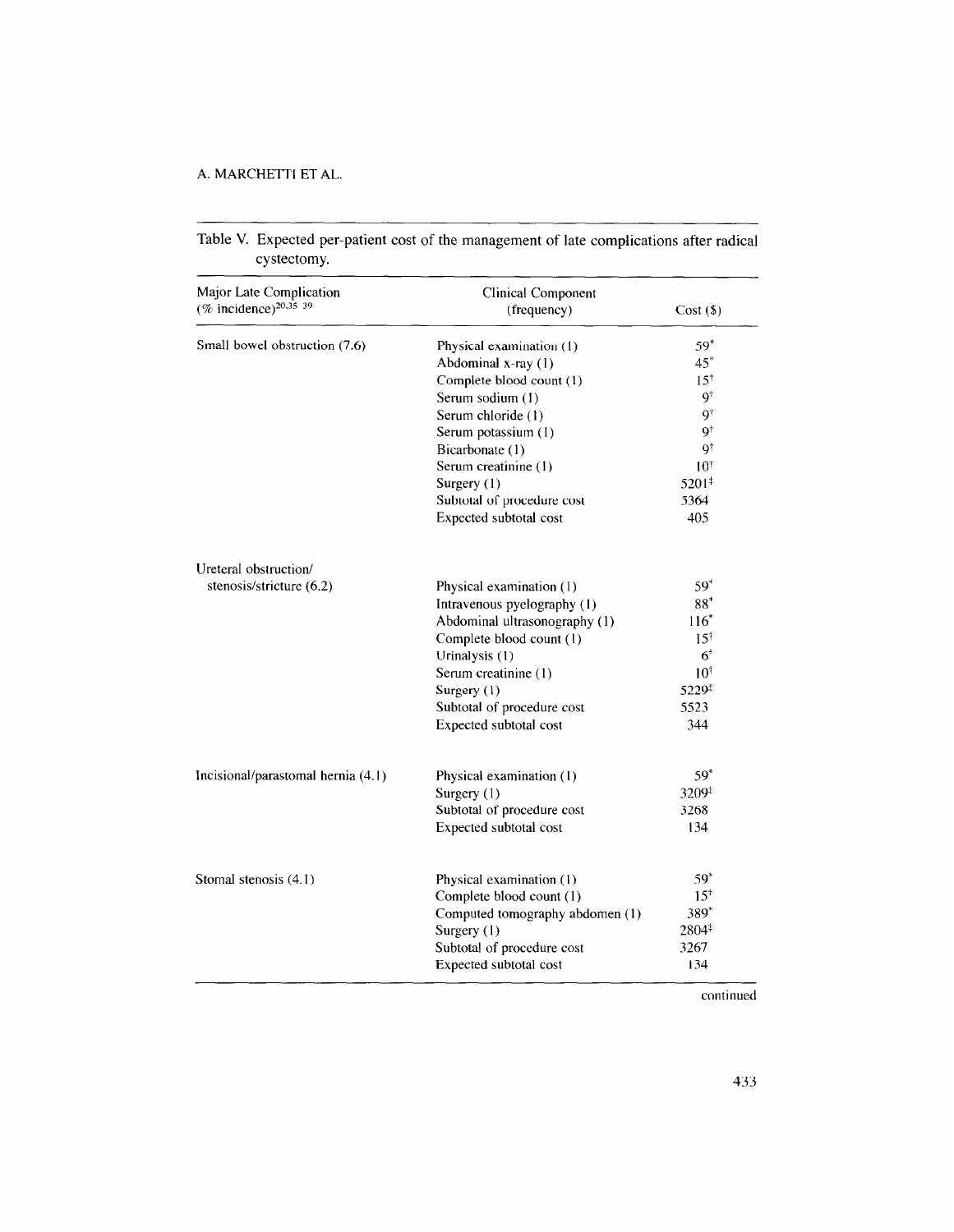#### CLINICAL THERAPEUTICS'

| Renal calculi (2.5)            |                            | $Cost($ \$)      |
|--------------------------------|----------------------------|------------------|
|                                | Physical examination (1)   | $59^*$           |
|                                | Complete blood count (2)   | $29^{\circ}$     |
|                                | Urinalysis (2)             | $12^+$           |
|                                | Urine calcium (2)          | $23^{\dagger}$   |
|                                | Uric acid $(2)$            | 17 <sup>†</sup>  |
|                                | Serum calcium (2)          | $19^{\dagger}$   |
|                                | Urine creatinine (2)       | $19+$            |
|                                | Urine $pH(2)$              | $13^+$           |
|                                | Oxalate (2)                | $48^{\dagger}$   |
|                                | Citrate $(2)$              | $104^{+}$        |
|                                | Lithotripsy-extracorporeal |                  |
|                                | shock wave (1)             | $708*$           |
|                                | Allopurinol (QD, 2 weeks)  | 9ŝ               |
|                                | Subtotal of procedure cost | 1060             |
|                                | Expected subtotal cost     | 26               |
| Pyelonephritis (2.1)           | Physical examination (1)   | $59*$            |
|                                | Urinalysis (1)             | $6^{\dagger}$    |
|                                | Complete blood count (1)   | $15^{\dagger}$   |
|                                | Urine culture (1)          | $15^{\dagger}$   |
|                                | Aztreonam (TID 2 days)     | 102 <sup>8</sup> |
|                                | Trimethoprim (BID 2 weeks) | 28 <sup>§</sup>  |
|                                | Subtotal of procedure cost | 224              |
|                                | Expected subtotal cost     | 5                |
| Expected cost of managing late |                            |                  |

\*Data based on 1998 Medicare National Physician Fee Schedule.27

<sup>†</sup>Data based on 1998 Medicare Clínical Diagnostic Laboratory Fee Schedule.<sup>28</sup>

<sup>‡</sup>Data based on 1998 Medicare Prospective Payment System.<sup>29</sup>

<sup>§</sup>Data obtained from 1998 Drug Topics<sup>®</sup> Red Book<sup>®</sup>.<sup>30</sup>

# Total Expected Cost of Valrubicin Therapy Including Radical Cystectomy

As previously described, the costs of resources associated with valrubicin therapy were well as a second by outcome probabilities to the probabilities to the probabilities to the probabilities obtain to the problem firstobtain total expected per-patient first- and<br>second-year costs of \$19,912 and \$23,496, respectively. These expected costs include surgery, dying, and other pharmacotherapy after valrubicin therapy has failed.

# Sensitivity Analysis

Sensitivity analysis was performed for the drug-acquisition cost of valrubicin in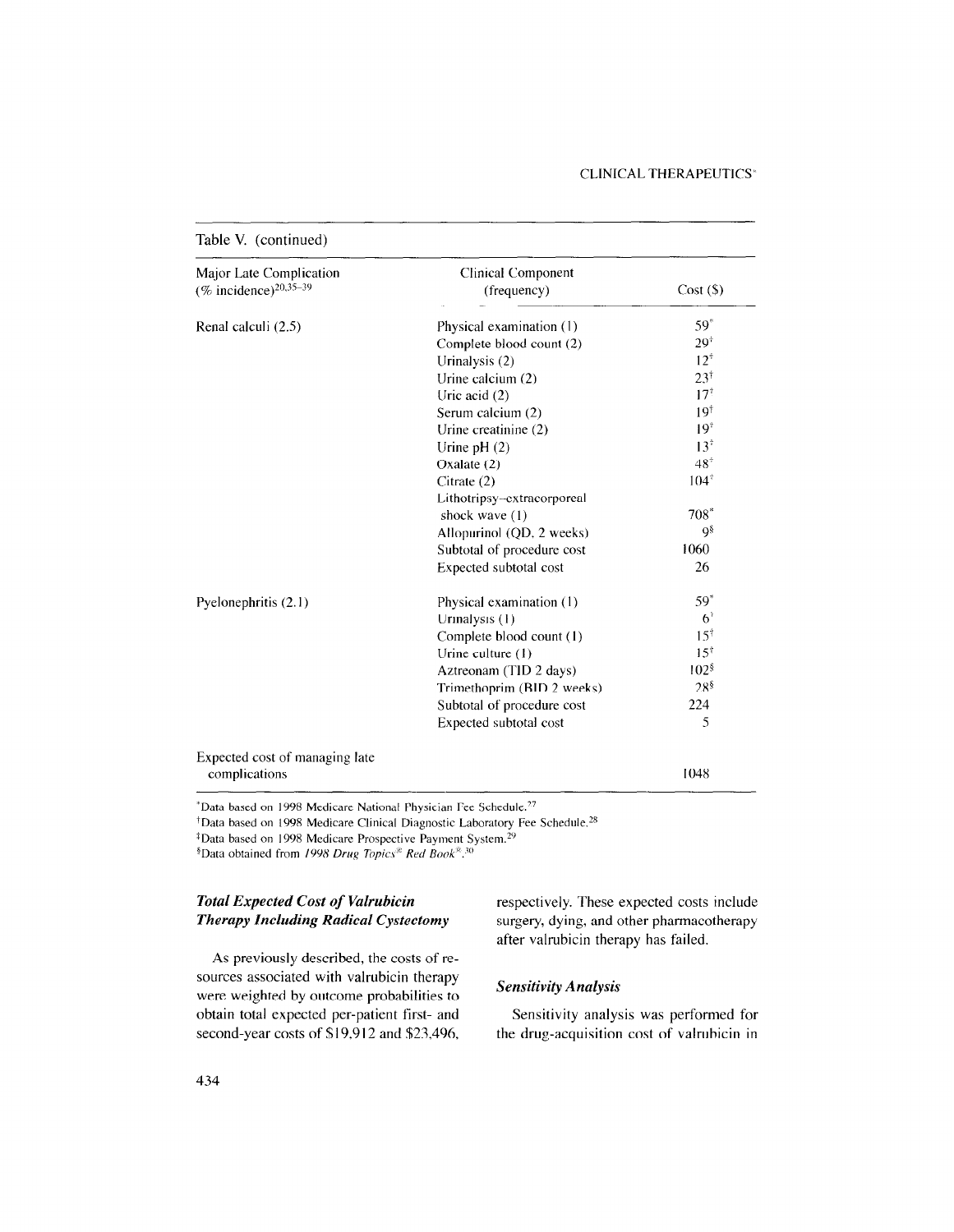|            | Expected Cost (\$)  |                       |
|------------|---------------------|-----------------------|
| $%$ Change | 1-Year              | 2-Year                |
| $+15$      | $21,316^*$          | 24,900*               |
| $-15$      | 18,508*             | 22,092*               |
| $+15$      | 29,317 <sup>†</sup> | $34,863$ <sup>+</sup> |
| $-15$      | 26,509 <sup>t</sup> | 32,055 <sup>†</sup>   |

Table VI. Sensitivity analyses for drug-acquisition cost of intravesical valrubicin.

\*Data based on 1998 Medicare Prospective Payment System.<sup>29</sup>

<sup>\*</sup>Data from the Healthcare Cost and Utilization Project 1988-1995.<sup>40</sup>

both the l- and 2-year models to assess the impact of this variable on total expected cost.

Based on a  $\pm 15\%$  change in drugacquisition cost for valrubicin, expected costs ranged from \$18,508 at a 15% discount using Medicare costs to \$34,863 at a 15% premium using Healthcare Cost and Utilization Project 1988-1995 (HCUP-3) data<sup>40</sup> (Table VI).

Study results indicated that the cost of hospitalization associated with radical cystectomy was a major determinant for the total expected cost of care. When Medicare hospitalization reimbursement data was replaced with HCUP-3 data,<sup>40</sup> the average charge for hospitalization for radical cystectomy was \$37,099. When this figure was used in the current analysis and other costs remained constant, the l- and 2-year costs associated with radical cystectomy were higher (\$47,701 and \$50,143, respectively), as were the expected costs of valrubicin therapy (\$27,8 18 and \$33,169, respectively). The HCUP-3 data<sup>40</sup> provide another national  $\frac{1}{2}$  and  $\frac{1}{2}$  provide another national source for payor-related expenditures and are presented here to broaden this analysis to include the perspective of commer-<br>cial insurers.

#### DISCUSSION AND CONCLUSIONS

Radical cystectomy is considered the definitive form of therapy for patients with superficial bladder disease that is recalcitrant to TUR.<sup>19</sup> The surgical procedure is associated with low mortality and infrequent pelvic cancer recurrence; in patients with CIS, postoperative cancer-specific survival approaches  $100\%$  at 5 years.<sup>19</sup> In addition, oncologists who recommend such surgery feel a certain level of confidence. On the other hand, radical cystectomy entails substantial patient counseling and training for hygienic stoma maintenance and reliable identification of signs and symptoms of complications, which contribute to postoperative costs. $21$ 

Intravesical valrubicin therapy provides a clinical benefit for patients with BCGrefractory CIS of the urinary bladder who do not want or cannot tolerate radical cystectomy. In an open-label clinical trial of 90 patients with BCG-refractory CIS to patients with been inaction of  $\frac{1}{44\%}$  and  $\frac{1}{4\%}$  are  $\frac{1}{4}$  months and  $\frac{1}{4}$ sponse rates were  $44\%$  at 3 months and  $21\%$  at 6 months among patients who had  $21$  *lea* communs among patients who had  $\frac{1}{2}$  courses of BCO merapy.

The current cost-analysis demonstrated<br>that first- and second-year expected costs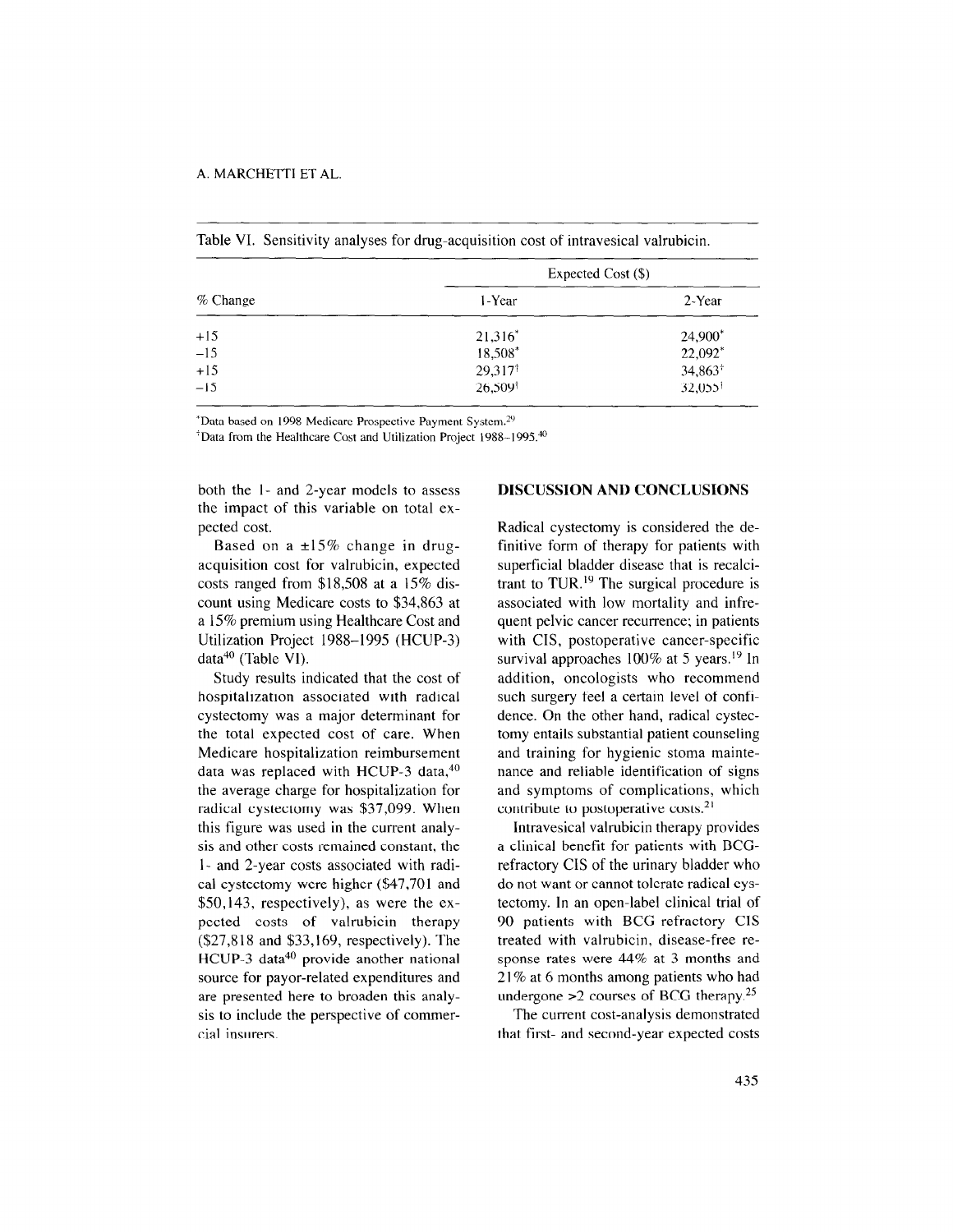for valrubicin were \$19,912 and \$23,496, respectively, which include the cost of radical cystectomy for patients who did not respond to drug therapy. In addition, since at least some patients who do not respond to valrubicin will require surgery after the trial observation period, these costs must be added to the cost of valrubicin therapy. This also may be true for patients in whom surgery failed and who need chemotherapy.

Results of the present analysis are based on a simulation model and data from 1 open-label clinical trial of valrubicin in which 90 patients were evaluated for therapeutic response. Of these, 43% did not respond to valrubicin therapy and underwent radical cystectomy.<sup>26</sup> No other data on valrubicin were available during the course of the economic study, and study results depend largely on drug performance in a rigid controlled setting. Validation of these results with data from actual clinical practice and refreshed analysis is appropriate.

For decision-makers, the ability to provide adequate health care within budgetary constraints will always be difficult, because clinical intuition alone may not provide the desired information. These results provide additional information for the decision-making process. Although they are based on data from a controlled setting, they do reveal at least some budgetary considerations. Related decisionanalytic software to customize results with site-specific data is currently available to she-speeme data is currently availa

# ACKNOWLEDGMENTS

 $T$  study was supported by a research  $T$  supported by a research  $T$  supported by a research  $T$ rins study was supported by a research

Rochester, New York. Research was conducted at Health Economics Research, Secaucus, New Jersey.

Address correspondence to: Albert Marchetti, MD, Health Economics Research, 400 Plaza Drive, Secaucus, NJ 07094.

#### REFERENCES

- 1. Landis SH, Murray T, Bolden S, Wingo PA. Cancer statistics, 1999. Ca Cancer J Clin. 1999;49:8-3 I.
- <sup>2</sup> Kantor AF, Hartge P, Hoover RN, Frau meni JF Jr. Familial and environmental interactions in bladder cancer risk. Int J Cancer. 1985:35:703-706.
- 3. Lynch HT, Kimberling WJ, Lynch JF, Brennan K. Familial bladder cancer in an oncology clinic. Cancer Genet Cytogenet. 1987;27:161-165.
- 4. Thompson IM Jr, Fair WR. Occupational and environmental factors in bladder cancer, In: Chisholm CD, Fair WR, eds. Scientific Foundations of Urology. 3rd ed. Oxford, England: Heinemann; 1990:576-581.
- $\epsilon$ .  $F_{\text{eff}}$  WR,  $F_{\text{eff}}$   $\overline{Z}V$ ,  $S_{\text{eff}}$  and  $H$ .  $C_{\text{eff}}$  and  $\epsilon$ the bladder. In: DeVita VT Jr, Hellman S, Rosenberg SA, eds. Cancer: Principles & Practice of Oncology. 4th ed. Philadelphia: J.B. Lippincott Co; 1993: 1052-1072.
- 6. Messing EM, Catalona W. Urothelial tumors of the urinary tract. In: Walsh PC, Retie AB, Vaughan ED Jr, Wein AJ, eds. Campbell's Urology. 7th ed. Philadelphia: W.B. Saunders Co; 1998;3:2327-24 IO.
- 7. Hudson MA. When intravesical measures  $\frac{1}{2}$  is  $\frac{1}{2}$ . In such the cystem in assumed in superficient of  $\frac{1}{2}$ ran. marcations for cysteetomy in supericial disease. *Urol Clin North Am.* 1992;<br>19:601-609.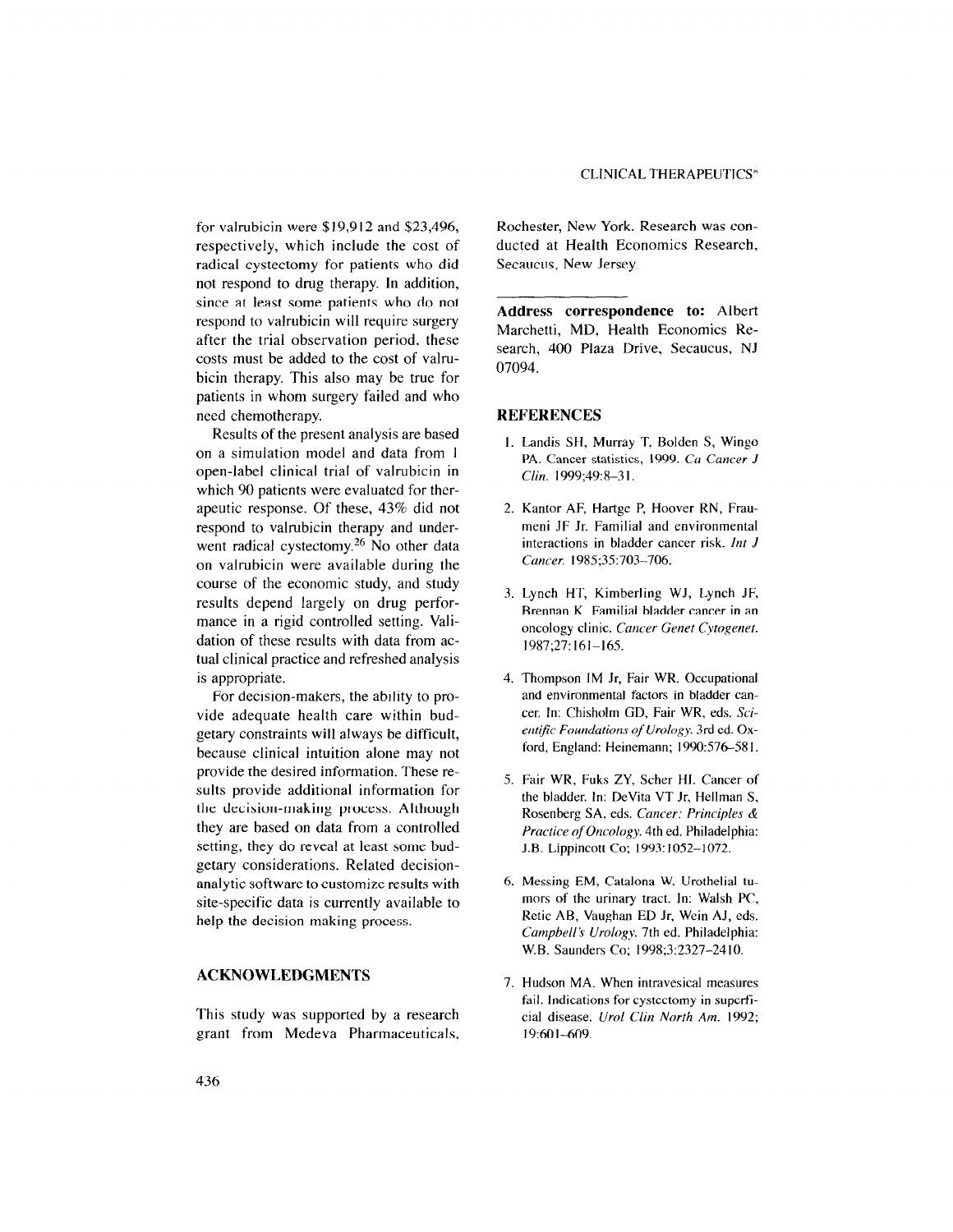- 8. Grossman HB. Superficial bladder cancer: Decreasing the risk of recurrence. Oncology (Huntingt). 1996;lO: 1617-1624.
- 9. Tannenbaum M, Romas NA, Droller MJ. The pathobiology of early urothelial cancer. In: Skinner DC, Lieskovsky G, eds. Diagnosis and Management of Genitourinary Cancer. Philadelphia: W.B. Saunders Co; 1988:55-82.
- 10. Hudson MA, Herr HW. Carcinoma in situ of the bladder. J Ural. 1995;153:564-572.
- II. Althausen AF, Prout CR Jr, Daly JJ. Non-invasive papillary carcinoma of the bladder associated with carcinoma in situ. J Ural. 1976; I 16:575-580.
- 12. Daly JJ. Carcinoma-in-situ of the urothelium. Ural Clin North Am. 1976;3:87-105.
- 13. Lamm DL, Blumenstein BA, Crawfor ED, et al. A randomized trial of intravesical doxorubicin and immunotherapy with Bacille Calmette-Guérin for transitionalcell carcinoma of the bladder. N Engl J Med. 1991;325:1205-1209.
- 14. Lamm DL, Blumenstein BA, Crawfor ED, et al. Randomized intergroup comparison of Bacillus Calmette-Guérin immunotherapy and mitomycin C chemotherapy prophylaxis in superficial transitional cell carcinoma of the bladder. A Southwest Oncology Group Study. Ural Oncol. 1995; 1:119-126.
- 15. Lamm DL. Carcinoma in situ. Ural Clin North Am. 1992;19:499-508.
- 16. Catalona WJ, Hudson MA, Gillen DP, et al. Risks and benefits of repeated courses of intravesical Bacillus Calmette-Guérin therapy for superficial bladder cancer. J Ural. 1987; 137:220-224.
- 17. Bretton PR, Herr HW, Kimmel M, et al. The response of patients with superficial bladder cancer to a second course of intravesical Bacillus Calmette-Guérin. J Urol. 1990;143:710-713.
- 18. Bui TT, Schellhammer PF. Addition Bacillus Calmette-Guérin therapy for recurrent transitional cell carcinoma after an initial complete response. Urology. 1997; 49:687-691.
- 19. Amling CL, Thrasher JB, Frazier HA, et al. Radical cystectomy for stages Ta, Tis and T, transitional cell carcinoma of the bladder. J Ural. 1994; 15 I :3 l-36.
- 20. Frazier HA, Robertson JE, Paulson DE Complications of radical cystectomy and urinary diversion: A retrospective review of 675 cases in 2 decades. J Ural. 1992; 148:1401-1405.
- 21 Erwin-Toth P, Calabrese DA. Nursing issues in the management of urinary diversions in women. Semin Ural Oncol. 1997: 15:193-199.
- 22. Skinner E, Raghavan D, Kim S, Skinner DG. Management of bladder cancer in the elderly. In: Raghavan D, Scher HI, Leibel SA, Lange PH, eds. Principles and Practice of Genitourinary Oncology. Philadelphia: Lippincott-Raven; 1997:307-3 13.
- 23. McLeskey CH, Janis KM. Perioperative risk and preoperative preparation of the geriatric surgical patient. In: Katlic MR, ed. Geriatric Surgery: Comprehensive Care of the Elderly Patient. Baltimore: Urban & Schwarzenberg; 1990:287-299.
- 24. Valstar'" [package insert]. Rochester, NY: Medeva Pharmaceuticals, Inc; 1999.
- $25.0$   $\pm 1.0$   $\sigma$ , Bahnson R, Brosnan  $\sigma$ , et al. Efficacy and safety of valrubicin for the treatment of Bacillus Calmette-Guerin refractory carcinoma in situ of the bladder. J Urol. 2000;163:761-767.
- $26. \, \text{m}$  (value on file,  $\frac{10}{2}$ rubicin). Princeton, NJ: Anthra Pharmaceuticals, Inc; 1998.